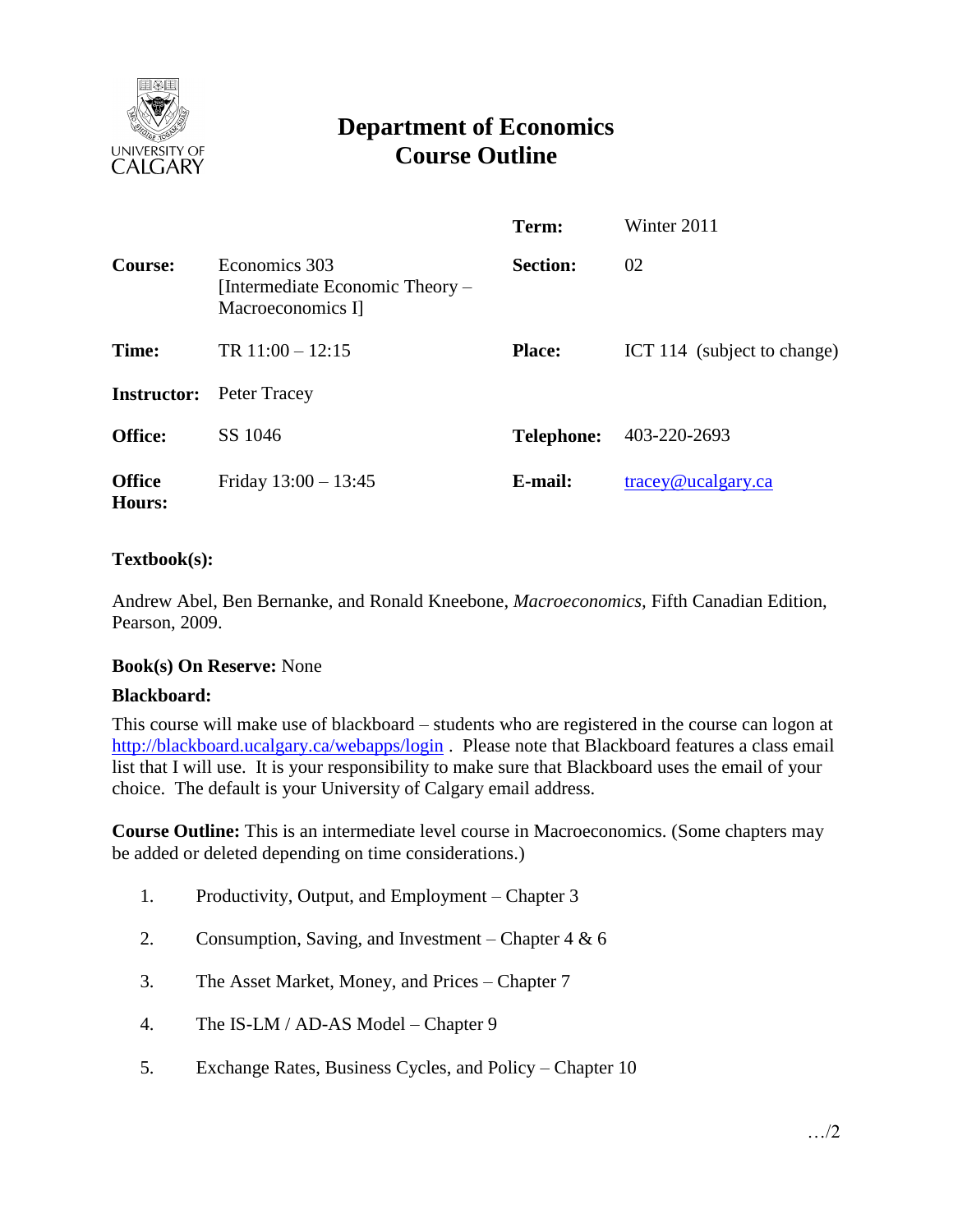# **Grade Determination and Final Examination Details:**

| Midterm                  | 25% | February 15, 2011                                               |
|--------------------------|-----|-----------------------------------------------------------------|
| Assignment 1             | 5%  | January 27, 2011 – Late assignments will not be accepted.       |
| Assignment 2             | 10% | March 3, $2011 -$ <b>Late assignments will not be accepted.</b> |
| Assignment 3             | 10% | March $22$ , $2011$ – Late assignments will not be accepted.    |
| <b>Final Examination</b> | 50% | Scheduled by Registrar $-2$ Hours                               |

Each assignment is due at the beginning of the lecture on the due date. Late assignments will not be accepted.

The midterm exam will be held in class on the date indicated. The time and location of the final exam, which will be two hours in length, will be scheduled by the Registrar's Office. The exams must be completed during the given time. Extra time will not be given for any reason. Exam questions will not consist of multiple choice questions. The use of a non-programmable calculator during exams is permitted. The use of graphing calculators, computers, and cell phones is not permitted during tests and exams.

The midterm exam, assignment, and the final exam are marked on a numerical basis. The grades are then added using the weights indicated above. As a guide to determining standing, these letter grade equivalences will generally apply:

| $A+ 97 - 100$ | B 79 - 83       |              | $C-$ 62 - 66 |
|---------------|-----------------|--------------|--------------|
| $A = 92 - 96$ | B- 76-78        | $D+$         | 57 - 61      |
| A- 89-91      | $C_{+}$ 73 - 75 | $\mathbf{D}$ | $50 - 56$    |
| $B+ 84 - 88$  | $C = 67 - 72$   | $\mathbf{F}$ | $0 - 49$     |

# Notes:

- 1. Make-up midterm exams and deferred midterm exams will not be given. Deferred final examinations do not have to cover the same material or have the same format as the regular final examination.
- 2. Examinations will not be given prior to the scheduled date.
- 3. Students will not be given extra time to complete tests and exams.
- 4. Students should be aware of the academic regulations outlined in The University of Calgary Calendar.
- 5. Students seeking reappraisal of a piece of graded term work should discuss their work with the instructor within 15 days of work being returned to class; however, the earliest that grades will be discussed will be two days after the return of an assignment or examination.
- 6. Students will be responsible for all material listed on the course outline, regardless of whether or not the material has been covered in class, unless the instructor notifies the class that the material will not be covered.